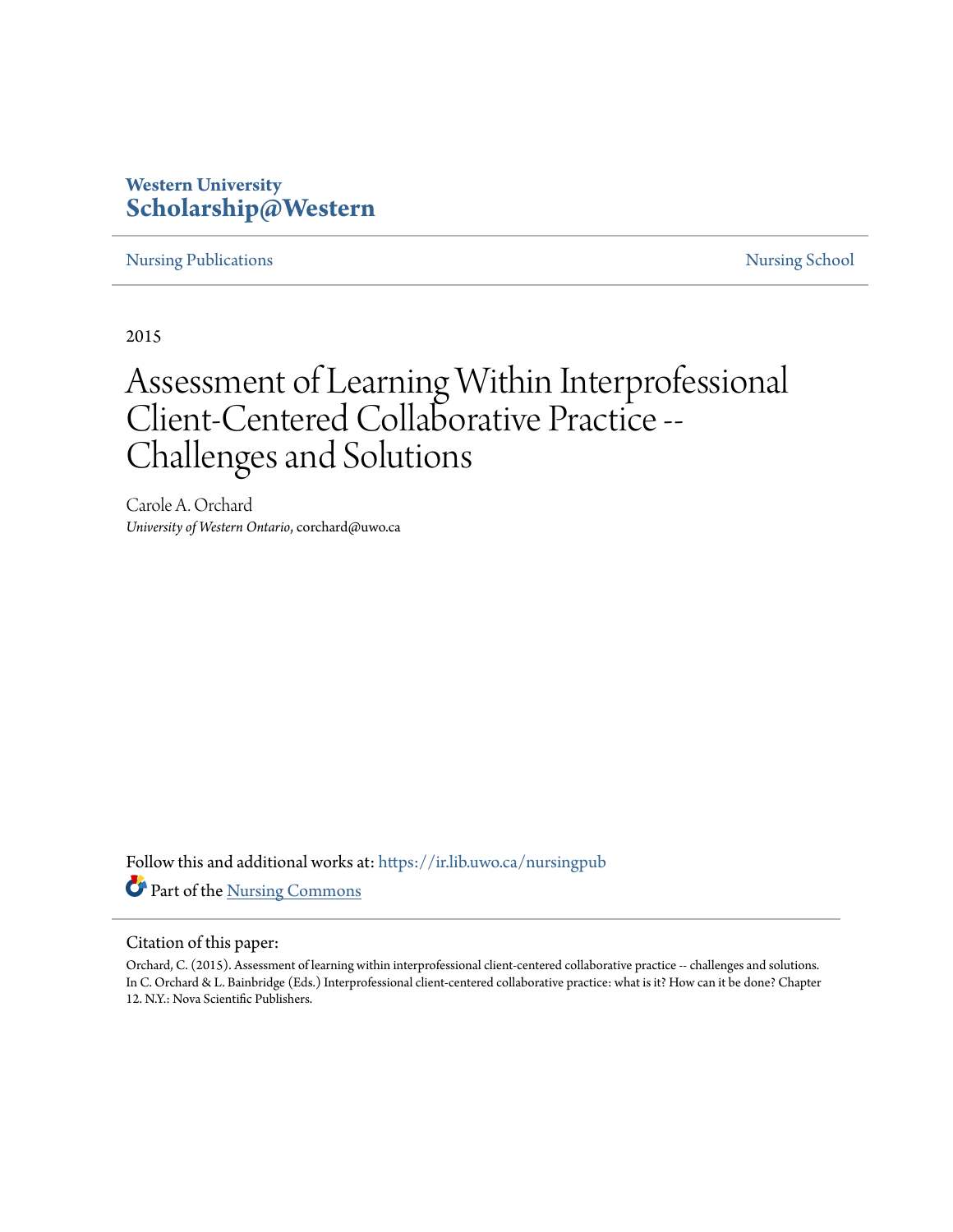# **ASSESSMENT OF LEARNING WITHIN INTERPROFESSIONAL CLIENT-CENTERED COLLABORATIVE PRACTICE – CHALLENGES AND SOLUTIONS**

# *Carole Orchard*

Western University, London, ON, Canada

#### **ABSTRACT**

The focus in this chapter is on the assessment of learning associated with continuing interprofessional education (CIPE) programs. It presents a case for using a formative approach to learning that is then assessed beyond just the CIPE program. How a participant converts learning gained and how it can be shared with fellow members in an interprofessional team are discussed. Factors that influence and impede knowledge uptake are presented. The chapter then shifts to discussion of assessment of team performance addressing team dynamics, knowledge contributions of members, and the organizational environment within which the team practices. Finally, the author provides examples of measurement instruments that can be used for an organization to determine the level of interprofessional client-centered collaboration in teams that is present across a variety of service areas.

**Keywords:** assessment, formative learning, life-long learning, shared knowledge, shared learning, learning transfer

# **INTRODUCTION**

We often use the terms evaluation and assessment to mean the same processes when considering measurement of the learning participants gain from a CIPE program. However, assessing learning relates to the formative or ongoing development of learning as one gains more knowledge, skills, and insights. Assessment of learning is used for certification of learning (summative) and to help with one's learning at a key point in time (formative). For the purposes of this chapter we are focusing on the latter or formative learning. The relevancy of this focus relates to the ongoing (life-long) learning in practice that must occur at the postlicensure level to assist practitioners to be, as Bleakley (2006) discusses, "fit for practice". Bleakley challenges a focus on only the learning that occurs within the CIPE program by presenting the importance of the "sociocultural models of learning, where the learner is viewed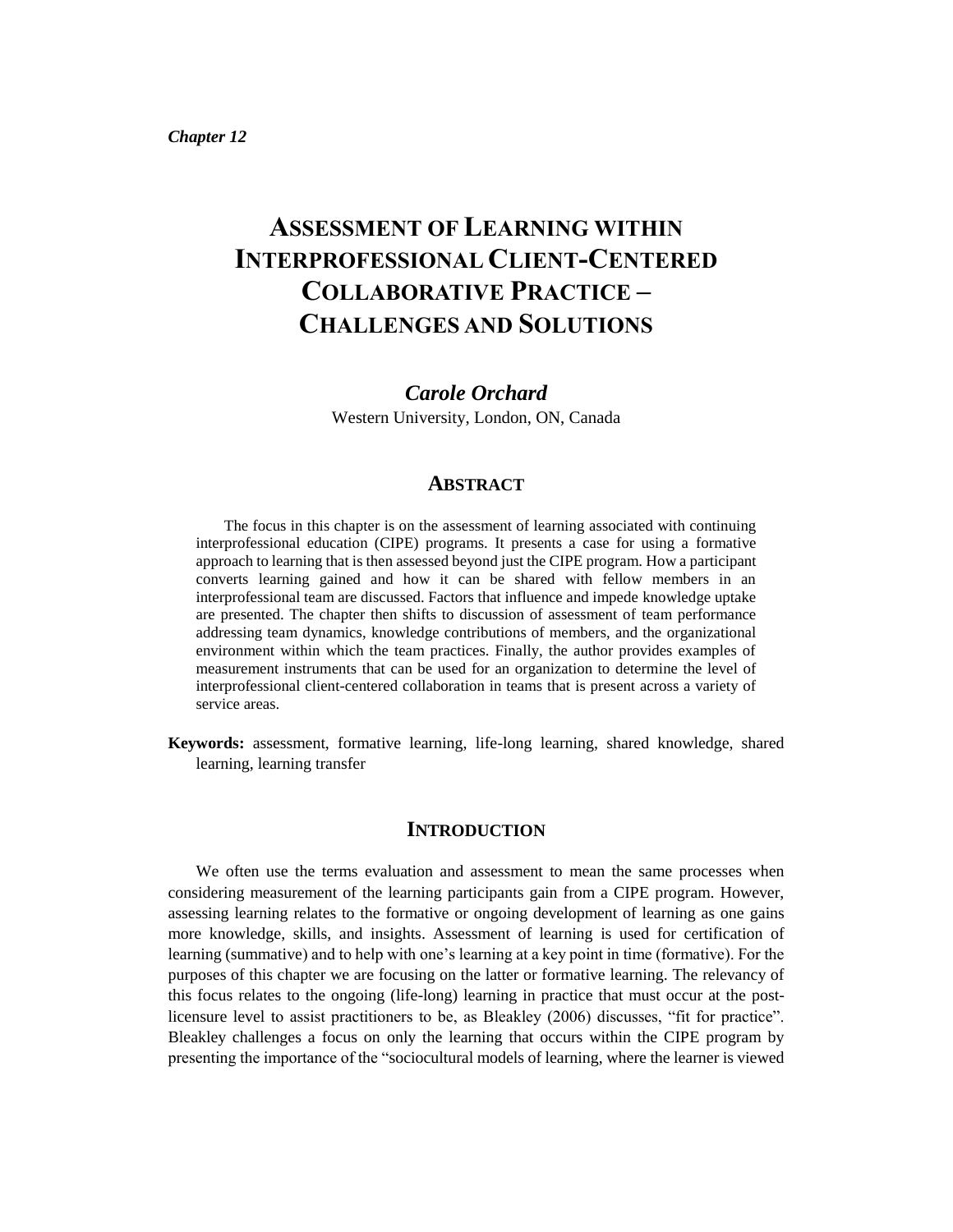as subject of social and historical discourse, and cognition is described as distribution across people and artefacts making up a community of practice, rather than situated in persons" (p. 151). He further stresses the importance of the information flow between members in a team (Bleakley 2006). It appears that knowing within oneself is insufficient until it is shared with others through interactions, allowing for a participation in knowledge expansion or conversely contraction, which is there stored not as a solitary knowing but as a team's "rememberings"; the learning then becomes a "jointly realized activity" (Bleakley 2006, pp. 152–153). If we support the above, then restricting assessment of learning to only an individual participant and to only the outcome of the learning from the CIPE program seems limited.

Participation in a CIPE program needs to be considered as the stimulus for a formative process of learning that creates opportunity for sharing of what is learned, and assessing its applicability into interprofessional team practice through the learning transfer to make judgments about how it can benefit team practice. Boud (2000) suggests formative learning today needs to be structured to allow the learner to determine if the 'standard' set out by the program is being met. The Interprofessional Collaboration Competencies shared by Orchard and Bainbridge (in Chapter 2) provide one form of standard that can be used. These standards may be transformed as CIPE program learning objectives. Further, it is important to determine whether the learning has merit to one's practice. If the learning is of value to the CIPE program participants, then participants' formative assessment of the learning as an outcome from the CIPE program is dependent on individuals sharing their learning with team members (Boud 2000). This sharing with team members relates to Bainbridge and Reghr's (Chapter 4) learning network, and, as Bender et al. (Chapter 9) suggest, the team then becoming a community of inquiry will enable application of the learning into their shared experimentation. Trialing the learning in practice is then followed by their team assessment of its effectiveness and determination for continuance, for adjustment, or for deletion of the trial change depending on shared feedback obtained. Hence, in this chapter, a cycle is provided related to assessment of learning beginning with a CIPE program, then moving into the transfer process of the learning gained by the learner into knowledge that can be shared, and its uptake by the team, followed by a commitment to trial the new knowledge and determine if the quality of their teamwork and its impact on their clients care improves (or does not improve).

#### **Learning Assessment**

Assessment of the learning gained from a continuing interprofessional education program is generally gained through feedback from participants on their learning experience using a feedback — or what is often termed 'evaluation' — form. However, the connection between the learning gained from the program and how it was transferred into practice and more importantly whether any change was sustained as an outcome is often not carried out. Hence a key focus is determining if the learning gained at the end of an educational session translates and is then applied to their practice and finally results in a positive health outcome for clients.

Assessment of learning focuses on the learning achieved by those who participated in the program. Hence, this assessment focuses on the individual or group of individuals working collaborative together. When assessment is considered at the continuing education level it reflects three levels of assessment. The first level, and the most commonly focused on, is the professional level, and it relates directly to both the entry-to practice competencies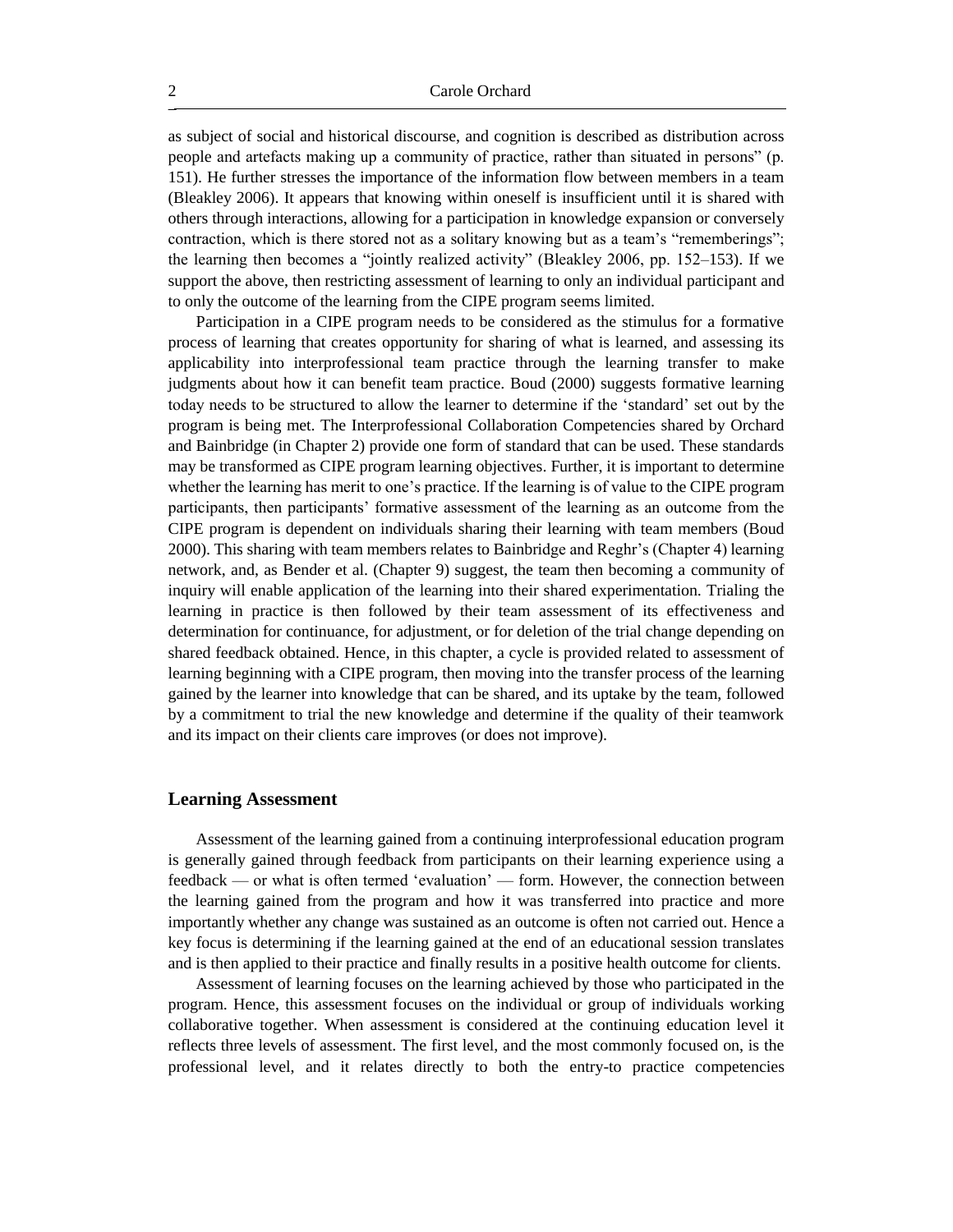professionals are expected to have as they set out into practice, and their ongoing practice monitored through enacting standards of practice and codes of ethics set out within each profession. The second level relates to individual professionals as members of an interprofessional team and how they participate within the team. Criteria for this level can be considered as the interprofessional competencies ascribed through the 2010 Canadian Interprofessional Health Collaborative (CIHC) *National Interprofessional Competency Framework* (patient/client/family/community-centered care, interprofessional communication, role clarification, team functioning, interprofessional collaborative leadership, and interprofessional conflict resolution) or the Interprofessional Education Collaborative (2011) *Core Competencies for Interprofessional Collaborative Practice* (values/ethics for interprofessional practice, roles/responsibilities, interprofessional communication, and teams and teamwork).



Figure xv. Interprofessional levels of assessment for teamwork.

Hence, at this level, professionals are enacting both their professional and interprofessional competence to practice within a team. At the third level the focus is on the team and its collaborative functioning. Again the two sets of competencies identified for the second level can be applied, but addressing how the total collaborative group works together. Some promising work is being carried out by the CIHC International Interprofessional Competency Work Group through their Interprofessional Collaborative Team Judgment Process Assessment Tool framework (Orchard, Anderson, Ford, and Moran, 2015). This framework is comprised of five sequential phases (getting ready, working together to assess, diagnose and plan care, delivery care, and reviewing care) and one integrated phase (reflecting on teamwork throughout the process). Within each of these phases the processes that are expected to occur relate to each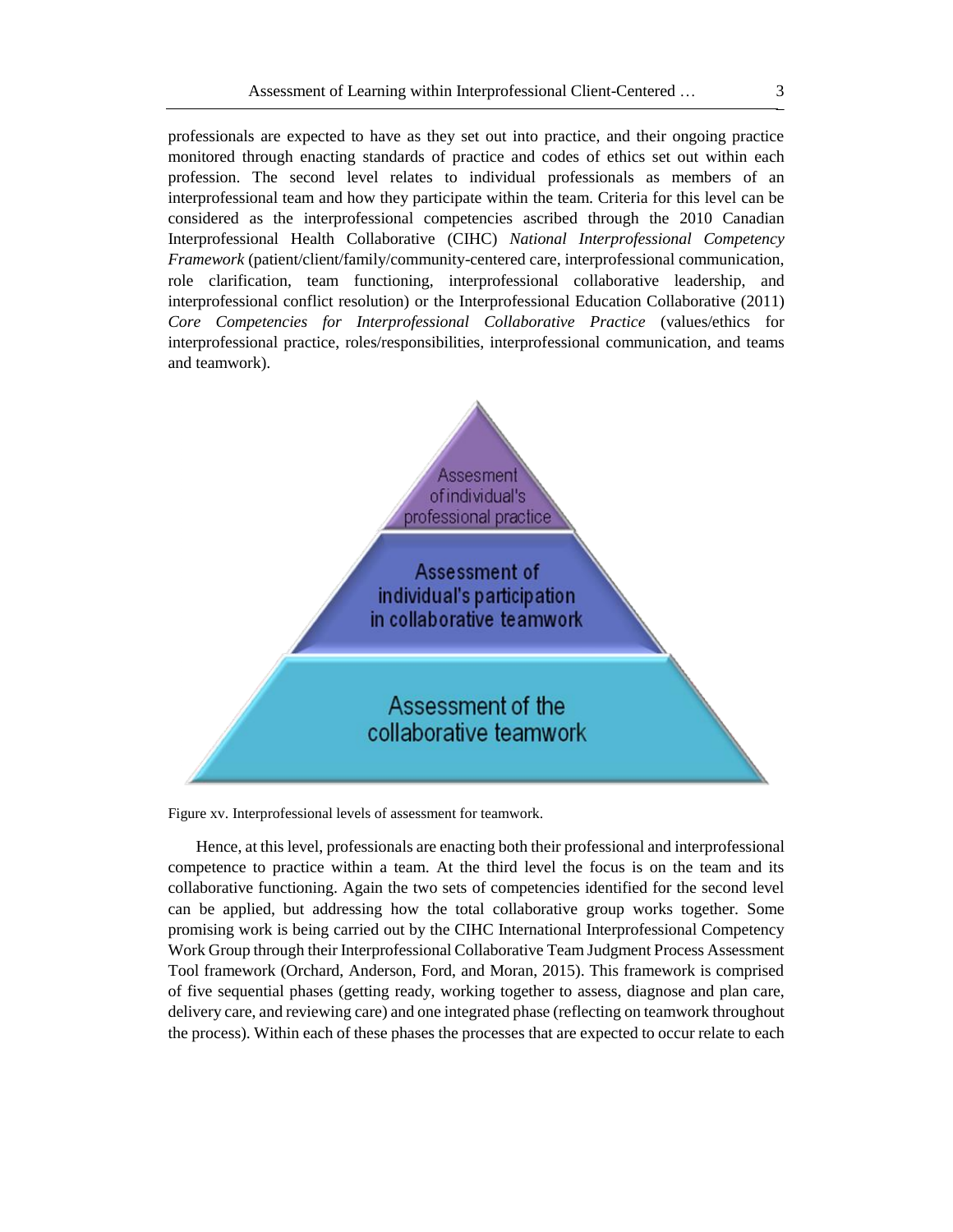of the CIHC competencies being identified (Orchard 2015). The focus of discussion on assessment in the remainder of this chapter will focus on both Levels 2 and 3 (see Figure xiv).

#### **Measurement of the Individual Member, or of the Team?**

Measurement is generally considered to be about performance by individuals within a job role. However, it is presented in this chapter as occurring formatively within three dimensions of learning: (a) the learning gained from a CIPE program, (b) learning from a CIPE program and its transfer into individual practice, and (c) the impact of that transferred learning into the interprofessional client-centered collaborative team practice.

# **Learning As an Outcome of Continuing Interprofessional Education Training**

This is the traditional level that most CE facilitators focus on and is associated with participants' session satisfaction with less emphasis on what they specifically learned in favor of global open-ended questions about its value to their learning. It is proposed here that two simple additions can enhance CIPE evaluations. Firstly, all CIPE programs have a set of objectives. These objectives are used by the session developers to guide what learning is facilitated.

Therefore, these objectives should provide insight into what was actually learned. If the objectives are taken and transformed into learning statements by the program assessors, a more in-depth understanding of what was learned can be obtained. When these statements then have a 5-point rating scale attached to each, the learning outcomes can be numerically assessed and analyzed using descriptive statistics. An example is shown below.

The values participants select for each item can then be added together and a construct of the perceived learning effectiveness of the session can be achieved as a percentage out of a possible total (in our example the total would be out of 10 items with a maximum rating of 5, for a sum of 50). If the total gained from all the participants was 45/50 then the learning effectiveness score would be 90%. Gaining information about the learning perceived to be gained from the participants is far more valuable to the CIPE facilitator than the traditional approach of only a global learning assessment of how satisfied they are with the arrangements and the program itself.

# **Comparison of CIPE Session Learning Objectives and their Rating as an Outcome from the Session**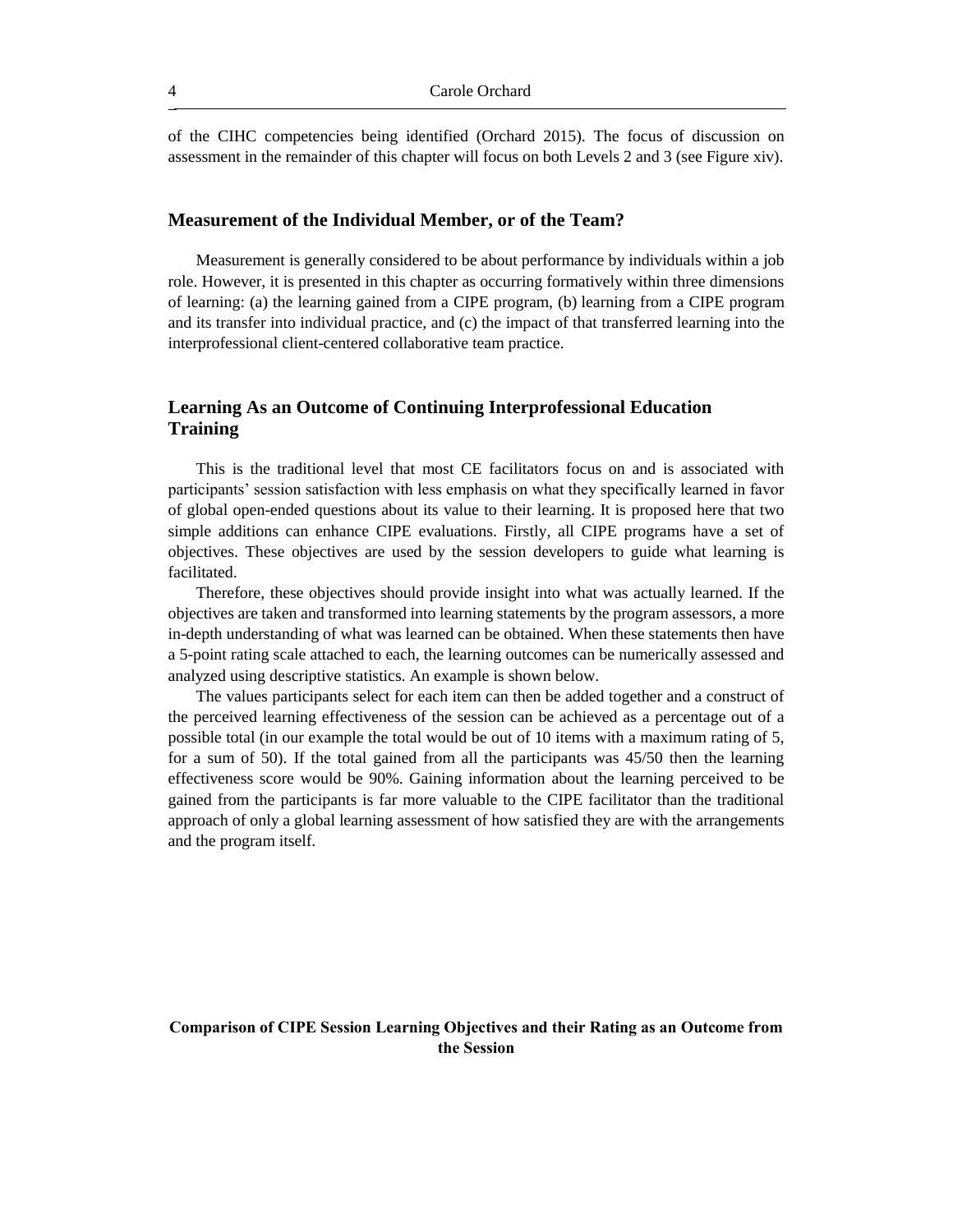| <b>LEARNING OBJECTIVE</b>                           | <b>LEARNING OUTCOME*</b>                            |
|-----------------------------------------------------|-----------------------------------------------------|
| To explore their own understanding of the roles,    | I now understand how my previous socialization      |
| knowledge, and skills of selected members of        | into my profession may have related to some         |
| interprofessional teams they normally encounter in  | myths about other health professions.               |
| practice settings.                                  | I now have a better appreciation of why it is       |
|                                                     | difficult to change practice from                   |
|                                                     | multidisciplinary to interprofessional.             |
| To challenge their existing assumptions about       | I now understand how my previous professional       |
| interprofessional collaborative practice, including | education can result in problems with               |
| the role of the client and family within care       | communications across health professions.           |
| planning.                                           | I now have a better understanding of the role of    |
|                                                     | patients/clients and families within                |
|                                                     | interprofessional collaborative teams.              |
| To explore evidence-based practice on effective     | I have gained some ideas about strategies to        |
| interprofessional teaching strategies in practice   | assist learners to be more interprofessional and    |
| settings.                                           | collaborative.                                      |
| To develop a process for assisting students in      | I now have an understanding of how I can seek       |
| combining both professional and interprofessional   | out practice-based interprofessional learning       |
| learning into their practice placement learning     | opportunities for students/practitioners.           |
| goals.                                              | I have gained some ideas about actions that can     |
|                                                     | be used to support interprofessional learning       |
|                                                     | strategies.                                         |
| To explore the means to assess interprofessional    | I now have an understanding of what                 |
| learning, including socialization changes,          | competencies comprise interprofessional             |
| collaborative working relationships, client-        | collaborative practice.                             |
| centered care, collaborative leadership, shared     | I have gained an understanding of how the           |
| decision making, and addressing conflicts in        | interprofessional competency descriptors can be     |
| practice.                                           | used to assess interprofessional practice learning. |
| To explore evidence to determine students'          | I have gained an understanding of how to            |
| abilities to demonstrate Interprofessional          | identify evidence that can be used to support       |
| collaboration competencies at the appropriate       | evaluation of learners' collaborative practice.     |
| level of their program.                             |                                                     |

Note. \*Each statement is rated by participants using the following scale:  $1 =$  strong disagree,  $2 =$  disagree;  $3$  = neither agree nor disagree;  $4$  = agree;  $5$  = strongly agree.

The second augmentation can be in the form of additional open-ended statements or questions than in traditional feedback forms that ask about what they liked or did not about the program. In our interprofessional office we use the following standard questions on all our program evaluations:

- What surprised you the most from this learning event?
- What is the most significant thing, to you, that you will take away from this learning event?
- Overall, how would you rate this learning event? (This last question is rated by participants using a scale from  $1 =$  of limited value to  $5 =$  very valuable.)

Surprisingly, we receive a large number of comments to these questions that are very valuable in understanding how our participants perceived the learning event.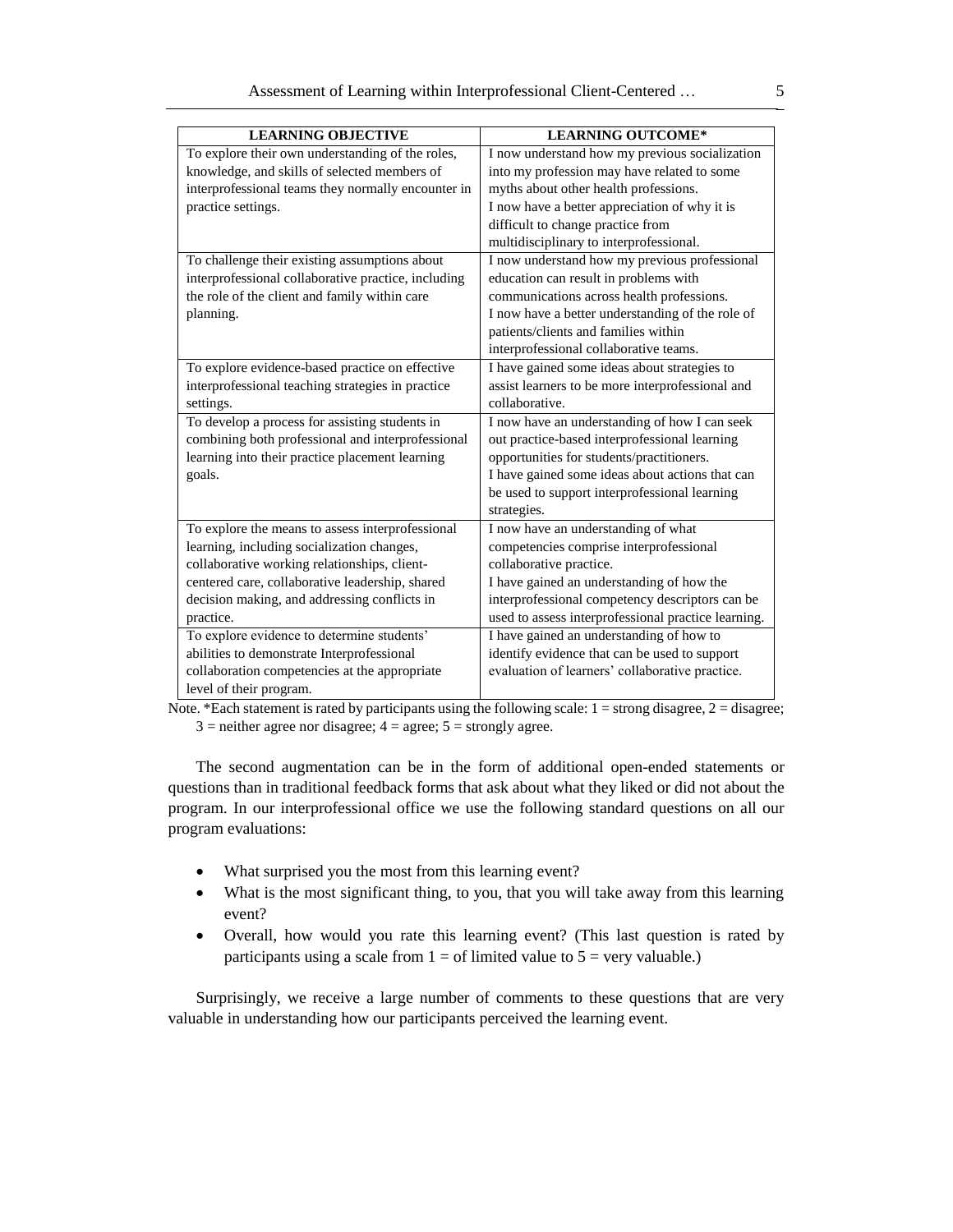At this juncture participants' acquisition of new knowledge is retained within themselves. While valuable to one's own practice in a health care teamwork environment, this can limit how one's own ideas for changes in practice can be enacted.

As Bleakley (2006) discussed, the knowledge gained must be shared within the team for transfer of the learning to be fully operationalized into practice.

#### **Transfer of Learning into Practice**

In CIPE it is as important to know how the participants in a learning session transfer the learning from a CIPE session into their practice as from the program itself. The transition of learning from a CIPE session then is related to how the learner uses knowledge gained and transfers this knowledge to others in the team. As Janhonen and Johanson (2011) noted, knowledge can be *explicit* (formulated and presented in work or pictorial renderings); *implicit* (associated with the senses and tactile feelings, values, etc.); or *converted* (shared and new knowledge is created through a synthesis of explicit and tacit knowledge). The capacity of a learner to share gained knowledge is dependent on her or his capacity to synthesize both the explicit and tacit knowledge acquired. Thus, moving the learning into an understandable form through a knowledge-conversion process is needed before team members can consider integrating the new information or process. Janhonen and Johanson (2011) suggest conversion of knowledge occurs through four processes: socialization, externalization, internalization, and combined externalization-internalization (p. 218; see below).

| <b>KNOWLEDGE CONVERSION</b> |                                 |                           |
|-----------------------------|---------------------------------|---------------------------|
| <b>PROCESSES</b>            | <b>TRANSFER OF KNOWLEDGE</b>    | <b>TEAM USE</b>           |
| <b>SOCIALIZATION</b>        | TACIT $\rightarrow$ TACIT       | Group tacit knowledge     |
|                             |                                 | needed for task           |
|                             |                                 | completion and group      |
|                             |                                 | performance               |
| <b>EXTERNALIZATION</b>      | $TACIT \rightarrow EXPLICIT$    | Movement of ideas and     |
|                             |                                 | images into               |
|                             |                                 | words/concepts leading to |
|                             |                                 | reflection and sharing    |
| <b>INTERNALIZATION</b>      | $EXPLICIT \rightarrow TACIT$    | Making meaning out of     |
|                             |                                 | ideas and images          |
| COMBINATION-INTERNAL/       | <b>TRANSFER OF CONTENT AND</b>  | Systemization of          |
| <b>EXTERNALIZATION</b>      | STRUCTURES $\rightarrow$ USABLE | knowledge into teamwork   |
|                             | <b>FORMS</b>                    |                           |

#### **Comparison of Knowledge Conversion into Use Within Teams**

Note. Adapted from "Role of Knowledge Conversion and Social Networks in Team Performance" by M. Janhonen and J.-E. Johanson, 2011, International Journal of Information Management, 31, p. 218.

The success of an individual team member's sharing of new knowledge is dependent upon how well the knowledge is converted into the mental models that the team members share. Mental models "are organized knowledge structures that allow individuals to interact with their environment" (Mathieu, Heffner, Goodwin, Salas, and Cannon-Bowers 2000, p. 274).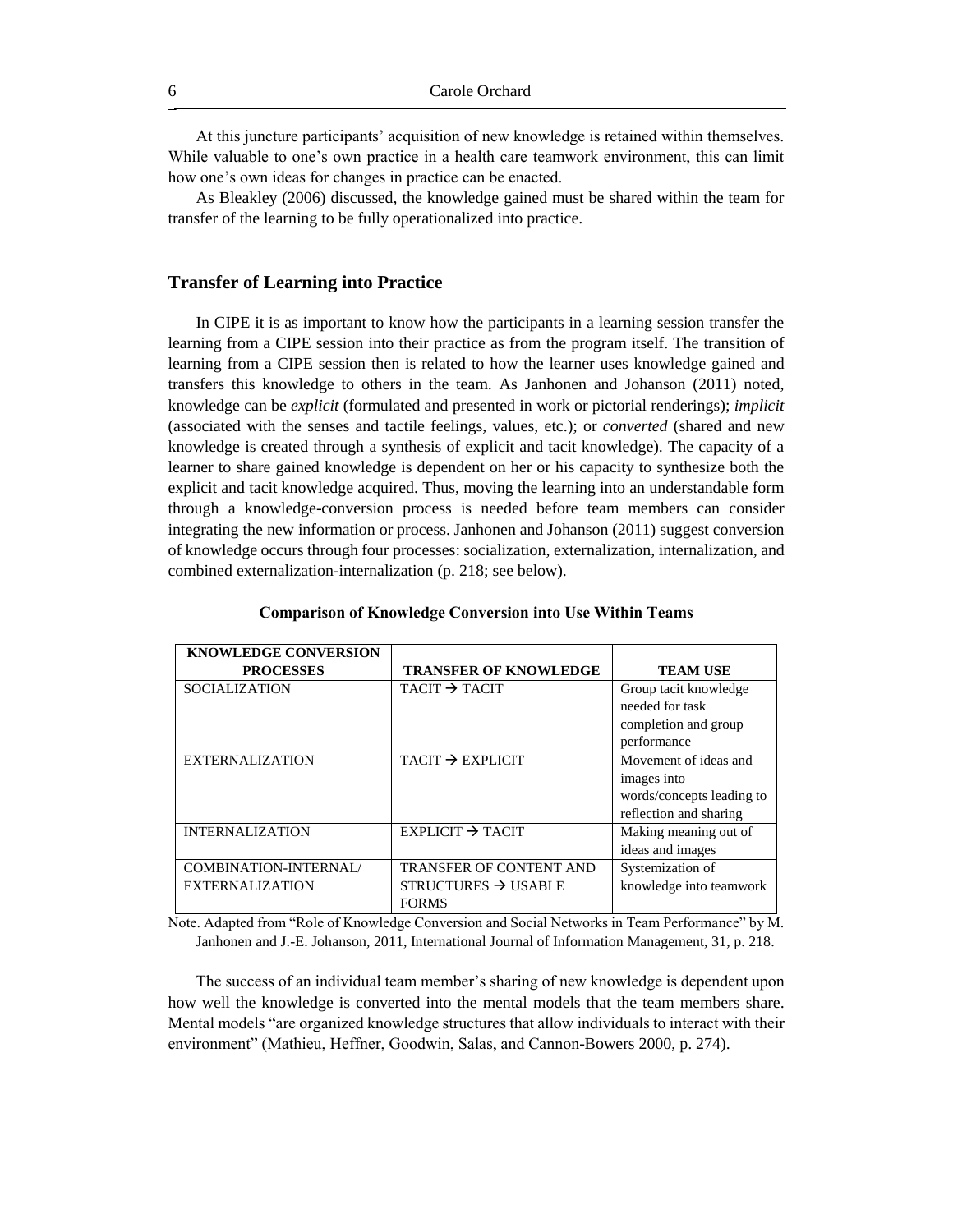The challenge for the individual in knowledge sharing is in her or his capacity to translate the knowledge gained through a profession-specific set of terms and approaches into interprofessional shared information (Pearson and Pandya 2006). The effectiveness of this sharing of information and the subsequent developing of shared mental models within the team can be assessed within the integration, synthesizing, and sharing of information and coordination of the team members' learning and how it leads to their cooperation around care task demands (Salas, Cooke, and Rosen 2008). The above elements then are critical to tracking the transfer of learning from a CIPE session into team practice and subsequent performance.

As Lamb, Wong, Vincent, Green, and Sevdalis (2011) noted, the uptake of the learning by the team can be viewed through how the team uses information they obtain (interprofessional communication), how team leadership (interprofessional collaborative leadership) is provided, and the application of team-shared decision-making processes (team functioning). Team decision-making processes can be assessed further for both the "level of involvement of different professional groups [and their] ability to reach and implement a decision" (Lamb et al. 2011, p. 3). Lavé's (2009) social learning theory may assist in considering how to assess for the uptake of the new learning in the team. Lavé considers how practitioners who come together bring with them "knowledge of different things" (p. 206), "communicate from a base of different interests" (p. 206), and bring "experiences from different social locations" (p. 206) into the same situation. In so doing, coming to a shared understanding will likely create conflicting viewpoints (interprofessional conflict resolution). The effectiveness of their collaborative teamwork then must reflect their ability to come to a shared viewpoint about the care needs of their clients (interprofessional collaborative leadership). Hence, it is the social world (practice context) and the experiences team members gain through their respective worlds that provides the enriched capacity of a collaborative team to arrive at approaches to addressing client goals. At the same time, when another individual provides her or his viewpoint into potential changes to how the team functions, unless there is an agreed-upon process for dealing with divergent viewpoints across members, the ability of the learner to influence new knowledge uptake may be at odds with team norms.

Assessing for the effectiveness of knowledge transfer may be considered by asking team members to rate their effectiveness and consider the application of their innovation to their practice Field and West's (1995) Team Effectiveness subscale on innovation may serve as a means to help in assessing this process as well as asking team members about what the new knowledge and its application to their practice means to team care delivery. Such a question may allow for the surfacing of mental models and their consistency across the team.

Further factors to consider related to transfer of learning in the team relates to members' capacity to attend to what is being discussed by the CIPE program participant, which is also influenced by 'noise' in the environment. This noise may arise from distractions occurring outside of the team, such as pressing workload that still needs to be carried out, or from a concerning problem in their personal lives that cause changes in their ability to attend to the team discussions.

Hence, perception of what is being said, often considered as effective listening, is normally challenged by noise. Lavé (2009) suggests this is normal in any environment, and strategies are needed to both attend to what the individual is sharing while providing space for other members' sharing their viewpoints about the information, which will allow for an agreement on whether or not to uptake the information and transform this knowledge into their team practice.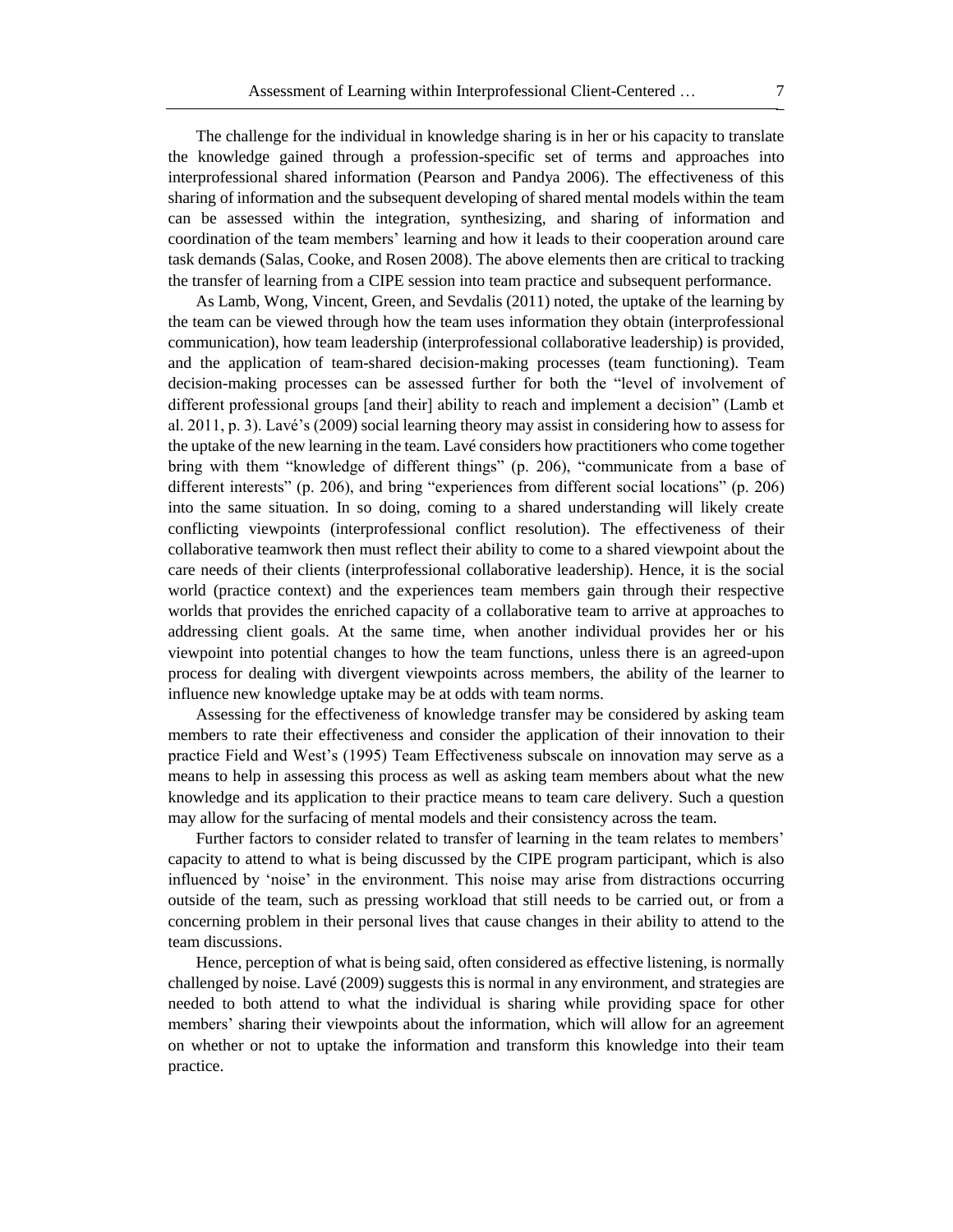There is also the need to verify what team decisions are reached as an outcome of this discussion.

The process and outcome of this sharing of learning by the CIPE participant is further influenced by the culture set within and by the team, which creates a set of norms for its practice. Norms are standards that are created and shared by team members to set a tone for teamwork. How team members perceive and then enact these norms occurs at two levels *conscious* and *unconscious*.

Unconsciously, members synthesize what is occurring in their teamwork, and this is consciously used through members emulating and actualizing perceived team norms (Pollard, 2008, p. 4). Hence, at an unconscious level, what their colleague is sharing about her or his new learning may be discounted without realizing it by some members, while others may listen and consider the information at a conscious level. Thus, there may be a need to explore the meaning of discounted viewpoints to gain more clarity as to why some members unconsciously thwart a move to change practice that others may want to enact. Periodic focus group interviews could be carried out, in which members are asked to identify issues that occurred within the team that they personally felt challenged their own perspectives and why; this may uncover how well the transfer of knowledge was then transformed (or not transformed) into a team mental model.

Clearly, the transfer of knowledge into a team environment is a complex process influenced by a variety of factors. Many of which may be out of the control of an individual trying to influence a positive change in her or his team practice. Hence, the capacity of the individual to influence a change in the performance of the team is dependent on many factors, as well as on the individual's capacity to persuade, negotiate, and adapt the new knowledge into the team. Subsequently, it is the team's performance that is the measure of the success of knowledge transfer into practice.

#### **Assessment of Team Performance**

The transfer of learning into a team seems to be associated with how the team functions. Hence, the discussion will now shift to addressing the assessment of collaborative team effectiveness. Kvarnström (2008) suggests such assessment should focus on *team dynamics*, *knowledge contribution from each provider*, in concert with the *organizational environment* (p. 194).

*Team dynamics.* Team dynamics is a commonly stated term, but what it constitutes for purposes of team assessment is somewhat amorphous. To assist, we first need to consider what a team is. Cohen and Bailey (1997) define a team as

a collection of individuals who are interdependent in their tasks, who share responsibility for outcomes, who see themselves and who are seen by others as an intact social entity embedded in one or more larger social systems, and who manage their relationship across organizational boundaries. (p. 241)

Thus, three criteria to assess are team *interdependencies*, *complementary relationships*, and how they work within professional and organizational *boundaries*.

Assessment of interdependencies can be considered in relation to how well team members communicate with each other, coordinate client care with each other, and negotiate with each other, with their clients, and their clients caregivers around the most effective care feasible.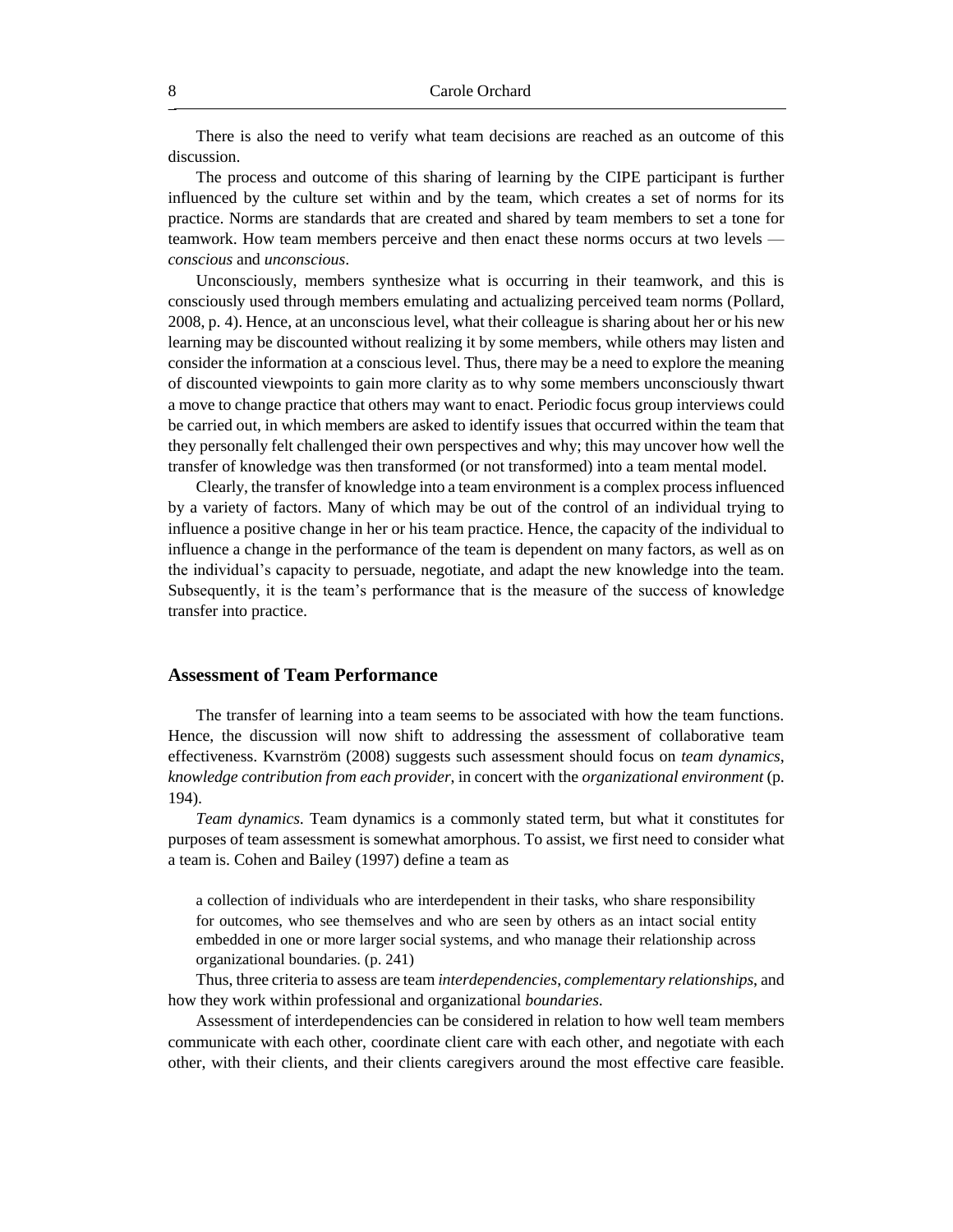Interdependencies also relate to how relationships are complementary across the team and with the team and their clients and caregivers. Gittell, Godfrey, and Thistlethwaite's (2013) approach to relational coordination can assist in identifying what to assess, for example how well the team (a) reaches shared goals with each other and with their clients and caregivers; (b) share their knowledge with each other; (c) demonstrates mutual respect for each other and for their clients and caregivers; and (d) perceives and respects boundaries of knowledge, skills, and expertise within the group. To respect boundaries, the team requires clarity in understanding the roles, knowledge, skills, and expertise of each member (role clarification), including that of their clients and their caregivers (client/family-centered care). Thus, the above become criteria for assessing team dynamics (team functioning). Consequently, using the CIHC (2010) *Interprofessional Competency Framework* provides a means for determining how the team members enact their team dynamics in practice.

Another approach to assessment of team dynamics might be achieved by taking the five dysfunctions of teams advocated by Lencioni (2002) and changing these into positive functions; for example, (a) focus on achievement of collective team results; (b) hold one another accountable; (c) commit to shared decisions and plans of action; (d) engage together in addressing and resolving conflicts around care/treatment issues; and (e) trust one another. Furthermore, Jeffery, Maes, and Bratton-Jeffery (2005) suggest that the objectives relating to team performance should focus on the following:

- Clarify their team goals, tasks, working environment, and client care needs.
- Establish the roles and responsibilities and accountabilities to which each member agrees.
- Determine how team members share information, and compare what, how, and when members communicate with each other against their agreed-upon interprofessional guidelines.
- Ascertain how the team as a whole takes advantage in sharing team members' knowledge, skills, and expertise.
- Assess how the team functions collaboratively as a team.

Thus, there are a number of criteria that can be adopted to measure client-centered collaborative teamwork effectiveness. How well team members work together, then, is dependent on the contribution that each member brings into the collaborative teamwork.

*Knowledge contribution of members.* The contributions of knowledge from each team member in their various forms influence the effectiveness of collaborative teamwork and create a value-added nature to team assessment. Team members' individual contributions reflect two constructs — *feelings about communicating with each other* and *means used to communicate with each other*. Field and West (1995) suggest five principles to focus on feelings relating to communication by assessing how (a) individuals feel their contributions are leading to team success; (b) individuals feel that their roles within the team are both meaningful and intrinsically rewarding to them; (c) individuals feel that the tasks they are provided to perform in the team are interesting to them; (d) the contributions of individuals are being identified, acknowledged, and assessed within the team; and (5) individuals understand team goals and how their work will be assessed against the same. Hence, it is not only the performance of the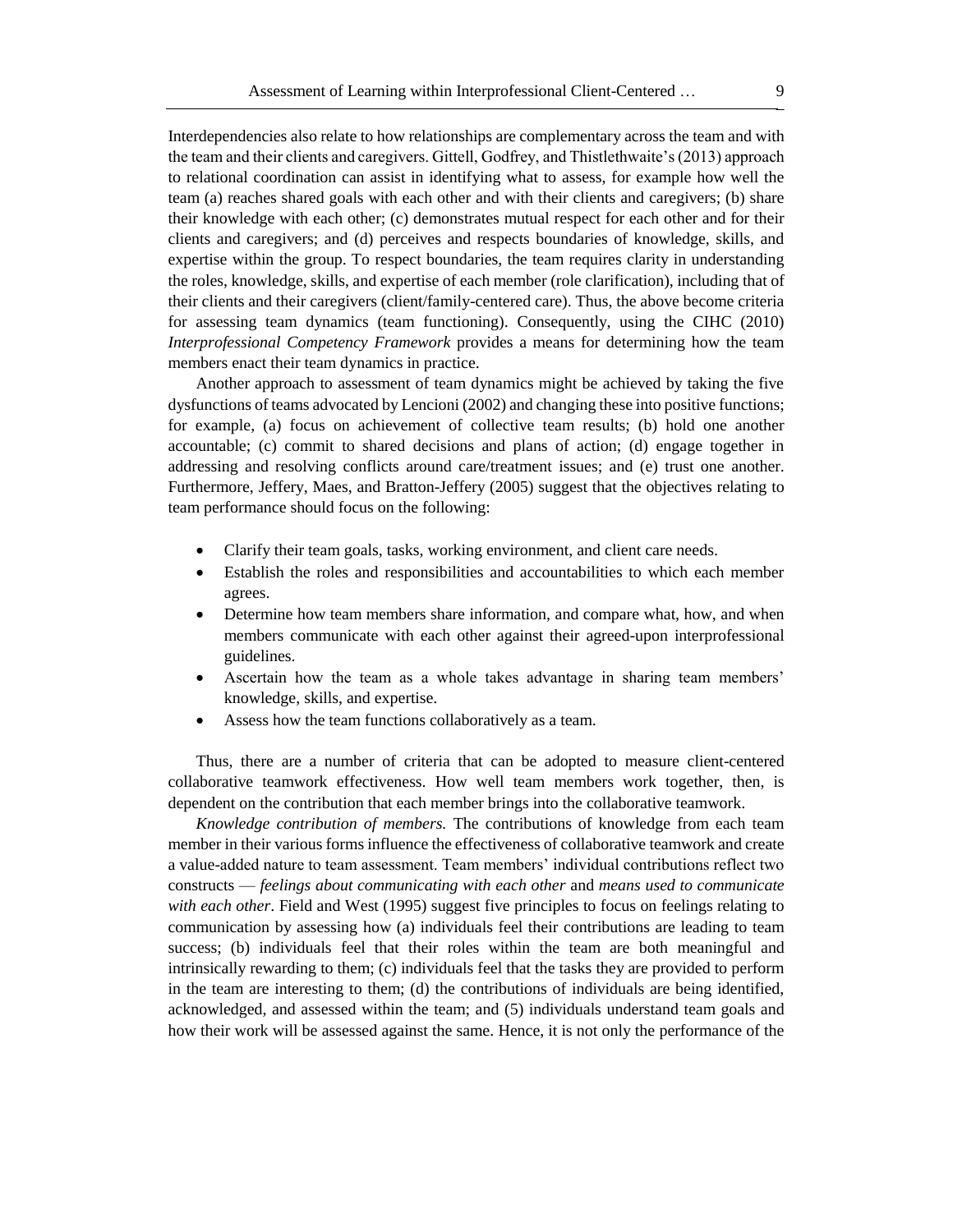individual within the team (competence), but also how the team members make them feel about their contributions to the team (relationships) that are equally important to team effectiveness.

Relationships are about communication and interactions with each other. Thus, the *communication means* used within interprofessional collaborations to be valued should reflect the following set actions reported from Robinson, Gorman, Slimmer, and Yudkowsky's (2010) study of nurse–physician interactions: (a) provide clarity and precision in messages that are verified by members; (b) collaboratively problem-solve through respecting, soliciting, and using each other's advice; (c) maintain a calm and supportive demeanor in shared conversations even during times of stress; (4) maintain respect for each other, which leads to team trust; and (5) demonstrate authentic understanding of the unique role each member, including clients and their caregivers, contribute (p. 211). Thus, there are some principles and concepts that can be used to determine what to assess in relation to team performance effectiveness.

When assessing team performance effectiveness, assessors must consider whether they wish to focus on the process or outcomes of team functioning. In practice, a manager may wish to consider the team's performance from a formative perspective, but may also be required by the organization to provide an outcome or summative perspective at key points in time. The formative focus of team assessment, then, is on what actions the team and its members take with their clients and the client's family members to reach agreed-upon goals. Hence, assessors are advised to review Schön's (1991) stage of "reflecting-in action" (p. 49) about practice. The evaluation of team outcomes in a summative assessment relates to Schön's "reflecting-on" (p. 277) practice. That is, did the team achieve its set shared goals for a client's care. Since both process and outcomes assessments provide complementary perspectives on team performance, Salas, Rosen, Burke, Nicholson, and Howse (2007) suggest that assessment of team performance should reflect both *process* and *outcome* determinations that are carried out over time. Thus, the value of these dual assessments is in learning both about the strength of the teamwork being provided and achieved, as well as areas where further CIPE can be provided to enhance team performance.

Using either processes (formative) or outcomes (summative) goals to determine team performance judgments is dependent on how an assessor understands both the social (team) environment being assessed and the clarity of and sharing of information occurrences between team members. How an assessor perceived the situational 'reality' of the teamwork, and how the assessment is compared against the assessor's perceived norms of practice, is subject to the perspective of the assessor (Dowding and Thompson 2003). While the idea of assessing a team's collaborative work is appealing, the reality of achieving an accurate rating may be more difficult to achieve due to variances in assessors' perspectives. Clearly, standards are needed against which assessors can compare team performance to potentially arrive at consistent ratings.

Process assessment allows for understanding the sequential method that an individual in a team, or a team as a whole, used to arrive at the decision or judgment (Salas et al. 2007). Learning about the processes teams use provides insight into both the knowledge and behaviors used by team members to accomplish team tasks, whereas outcomes provide an end result of these processes (Salas et al. 2007, p. B79). The ability of collaborative teams to enact clientcentered collaborative teamwork is also influenced by the support they are provided within their organization.

*Organizational environment.* Although a number of authors have discussed the impediments to collaborative practice at the institutional level, less attention has been focused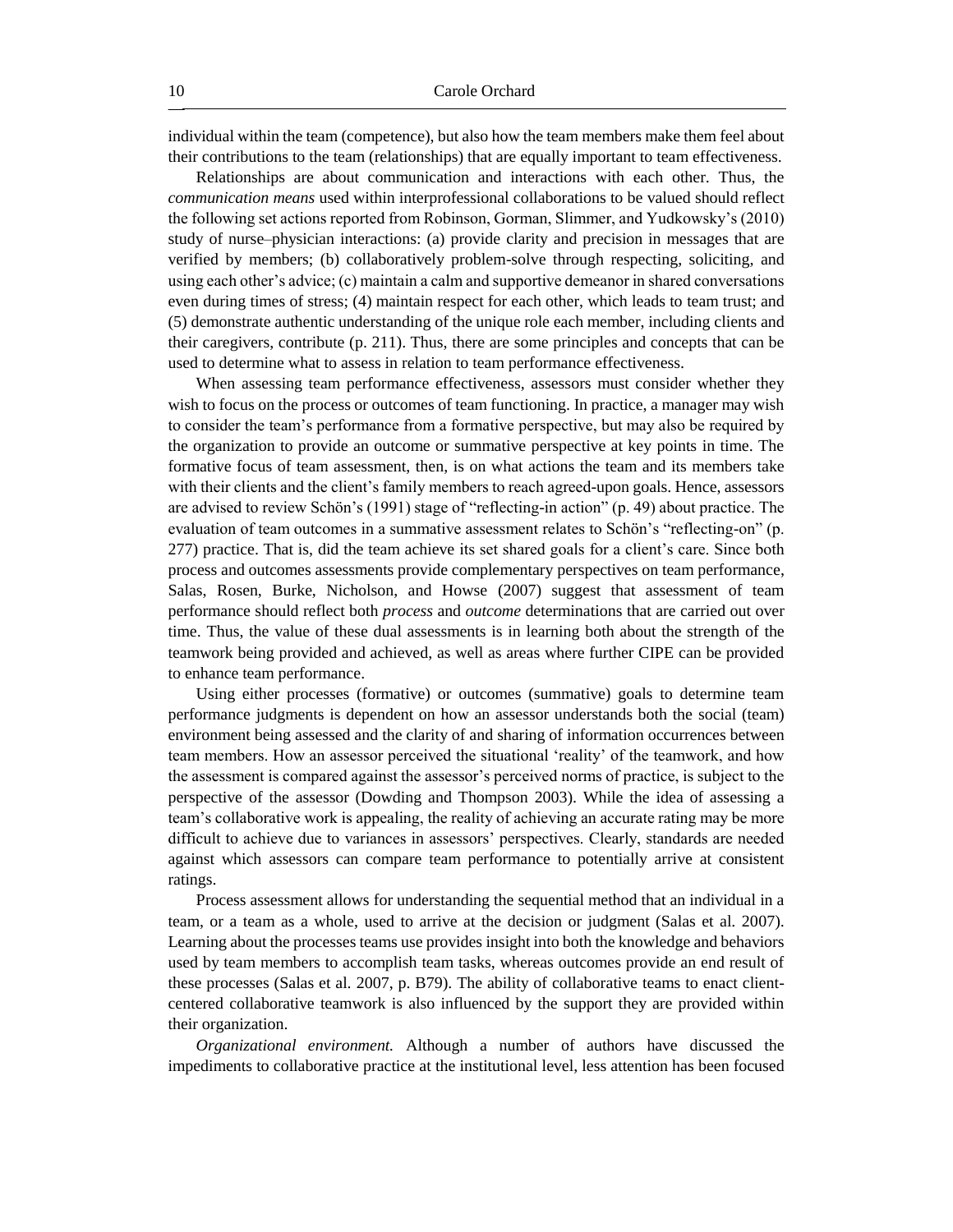on what can be assessed to determine a supportive environment. At the big-picture level, Légaré et al. (2011) suggest there is both a *transition zone* between the team and the organization and the *environment* set by the organization. In the transition zone, the organizational routines determine the level support for collaborative team practice, while the organizational policies, values, rules, resources, and culture create the environment that is viewed by team members as supportive or not (Légaré et al. 2011, p. 22). San Martín-Rodríguez, Beaulieu, D'Amour, and Ferrada-Videla (2005) previously identified two broad areas — *organizational determinants* and *interactional determinants* — that influence how an organization supports collaboration (p. 143). Organizational determinants relate to the leadership and expertise shown by management responsible for the team, as well as the provision of training in collaborative client-centered practice for team members, and further provision of structural supports, such as time release and funding to support team development. At the interactional determinant level, the focus is on managers to whom teams report and how they mentor, support, incorporate new knowledge and additional resources, and encourage collaborative work of teams. In more recent work, D'Amour, Goulet, Labadie, San Martín-Rodríguez, and Pineault (2008) have identified a four-dimensional model of collaboration. Two dimensions related to the organizational level (*governance* and *formalization*) and the other two to the team level (*shared goals and vision* and *internalization*). Within the governance dimension four indicators (*centrality*, *leadership*, *support for innovation*, and *connectivity*) are proposed that may provide a means to assess the impact of the organizational environment on support for the effectiveness of a collaborative team. Centrality relates to how the institutional governance sets direction to support a culture of client-centered collaborative practice. Direction is associated with the allocation of resources for both staff training and teamwork practice. While the direction is important, administrators also need to encourage, support, and celebrate with these teams for their innovations as they work to shape their unique model of client-centered collaborative practice. The administration must also facilitate cross-departmental/service connectivity to ensure collaborative teams are able to respond quickly and comprehensively to their clients' care and treatment needs. Furthermore, the formalization dimension necessitates organizations working across institutional sectors to create the means (written and agreed-upon protocols, information sharing, and resource sharing) for teams to share responsibilities for clients' care and treatments and outcomes with others outside their respective institution. Thus, having health providers in their teams and managers of the teams rate the above governance and formalization indicators

The organizational support for teamwork rating along with team effectiveness ratings must be compared to accurately determine how supportive their organization is to interprofessional client-centered collaborative teams and their practice. When teams assess their organization to not be in support of teamwork, their ability to enact effective teamwork may be compromised.

could provide a self-assessment of the organizational support for their teamwork.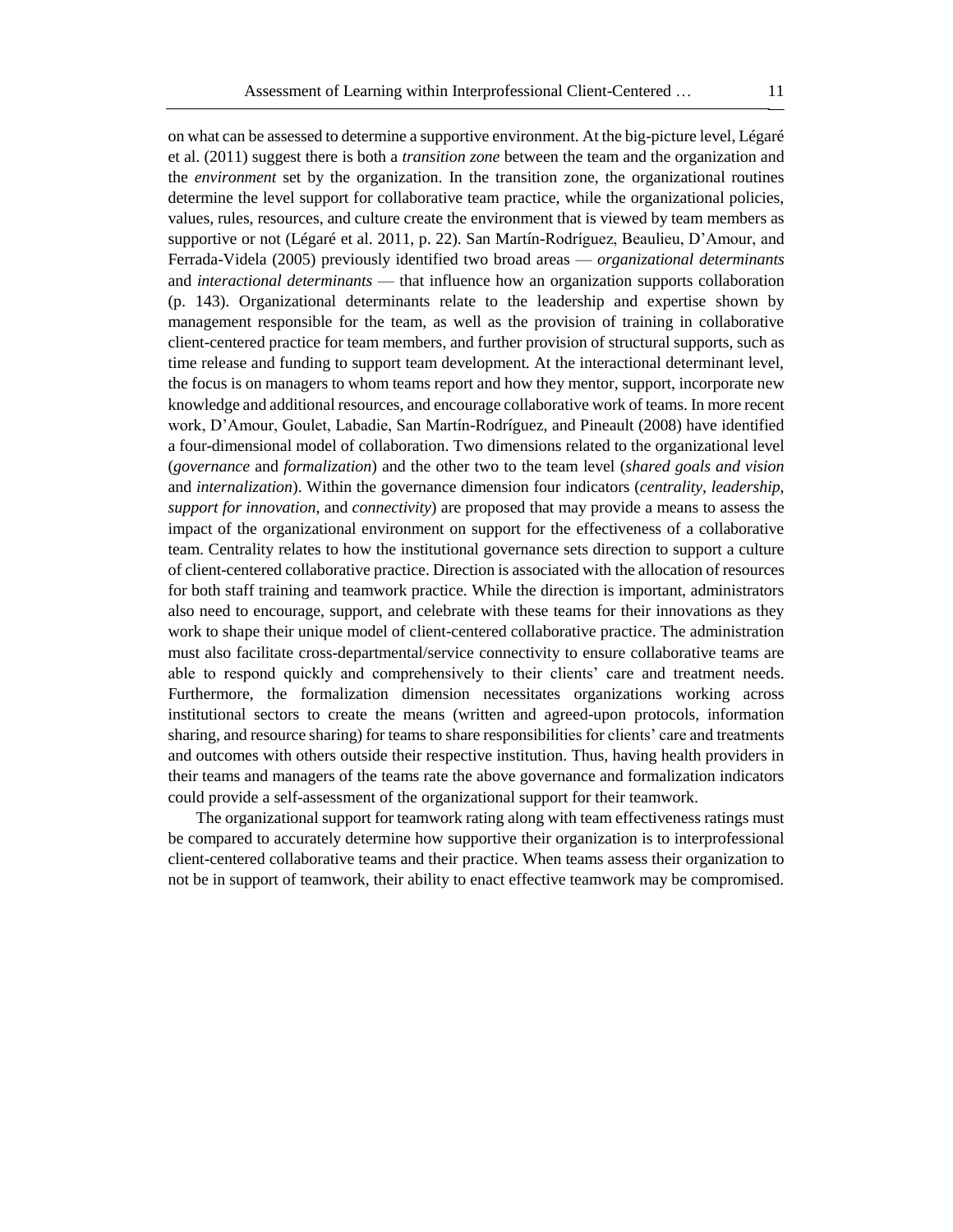# **Comparison of Instrument for Measurement to Interprofessional Teamwork by Focus of Measurement and Concepts Assessed**

| <b>NAME OF INSTRUMENT</b>                     | <b>FOCUS OF MEASUREMENT</b>         | <b>CONCEPTS ASSESSED</b>                               | <b>SOURCE</b>         |
|-----------------------------------------------|-------------------------------------|--------------------------------------------------------|-----------------------|
| Attitudes Health Professionals (AHPO)         | Focus on the attitudes health       | Caring (13 items), internal consistency 40.91          | Lindqvist, Duncan,    |
|                                               | professionals have about            | Subservient (7 items),                                 | Shepstone, Watts, and |
|                                               | themselves and other professions.   | Internal consistency 40.91                             | Pearce (2005)         |
|                                               |                                     | Cronbach $\alpha$ 0.75                                 |                       |
| <b>Attitude Toward Health Care Teams</b>      | Focus on general attitudes health   | Quality of Care/Process (14 items),                    | Heinemann, Schmidtt,  |
| (ATHCT)                                       | professionals have about teams.     | Cronbach $\alpha$ 0.83                                 | Farrell and Brallier  |
|                                               |                                     | Physician Centrality (6 items) Cronbach $\alpha$ 0.75  | (1999)                |
| Interprofessional Socialization and           | Focus on individual's socialization | Comfort in working with others                         | King, Shaw, Orchard,  |
| Valuing Scale (ISVS)                          | towards working                     | $(6$ items)                                            | and Miller (2010)     |
|                                               | interprofessionally. Also focuses   | Self-perceived Ability to work with others (9 items)   |                       |
|                                               | on client/family involvement in     | Valuing working with others                            |                       |
|                                               | teamwork.                           | $(9$ items)                                            |                       |
|                                               |                                     | Cronbach $\alpha$ 0.79 to 0.89.                        |                       |
| <b>Team Climate Inventory</b>                 | Focus on how team members rate      | Team participation (12-items)                          | Watts, Lindqvist,     |
|                                               | their team environment.             | Cronbach $\alpha$ 0.92                                 | Pearce, Drachler, and |
|                                               |                                     | Support for new ideas (8 items) Cronbach $\alpha$ 0.90 | Richardson            |
|                                               |                                     | Team Objective (11 items) Cronbach $\alpha$ 0.91       | (2007)Anderson and    |
|                                               |                                     | Task Orientation (7 items) Cronbach $\alpha$ 0.91      | West (1998)           |
|                                               |                                     | Reviewing Processes (7 items) Cronbach $\alpha$ 0.84   |                       |
|                                               |                                     | Social Relationships (8 items) Cronbach $\alpha$ 0.26  |                       |
| Readiness for Interprofessional Learning      | Focus on willingness for learners   | Professional identity                                  |                       |
| Scale (RIPLS)                                 | to learn together                   | Team-working                                           |                       |
|                                               | interprofessionally.                |                                                        |                       |
| <b>Interdisciplinary Education Perception</b> | Focus on learners' level of comfort | Competency and Autonomy. Internal consistency =        | Developed by Luecht   |
| Scale (IEPS)                                  | in learning together.               | 0.823                                                  | et al. (1990)         |
|                                               |                                     | Perceived needs for professional cooperation.          | Refined by            |
|                                               |                                     | Internal consistency 0.56                              | McFadyen, Maclaren,   |
|                                               |                                     | Perception of actual cooperation. Internal consistency | and Webster (2007)    |
|                                               |                                     | 0.54                                                   |                       |
|                                               |                                     | Scale reliability Cronbach $\alpha$ 0.87               |                       |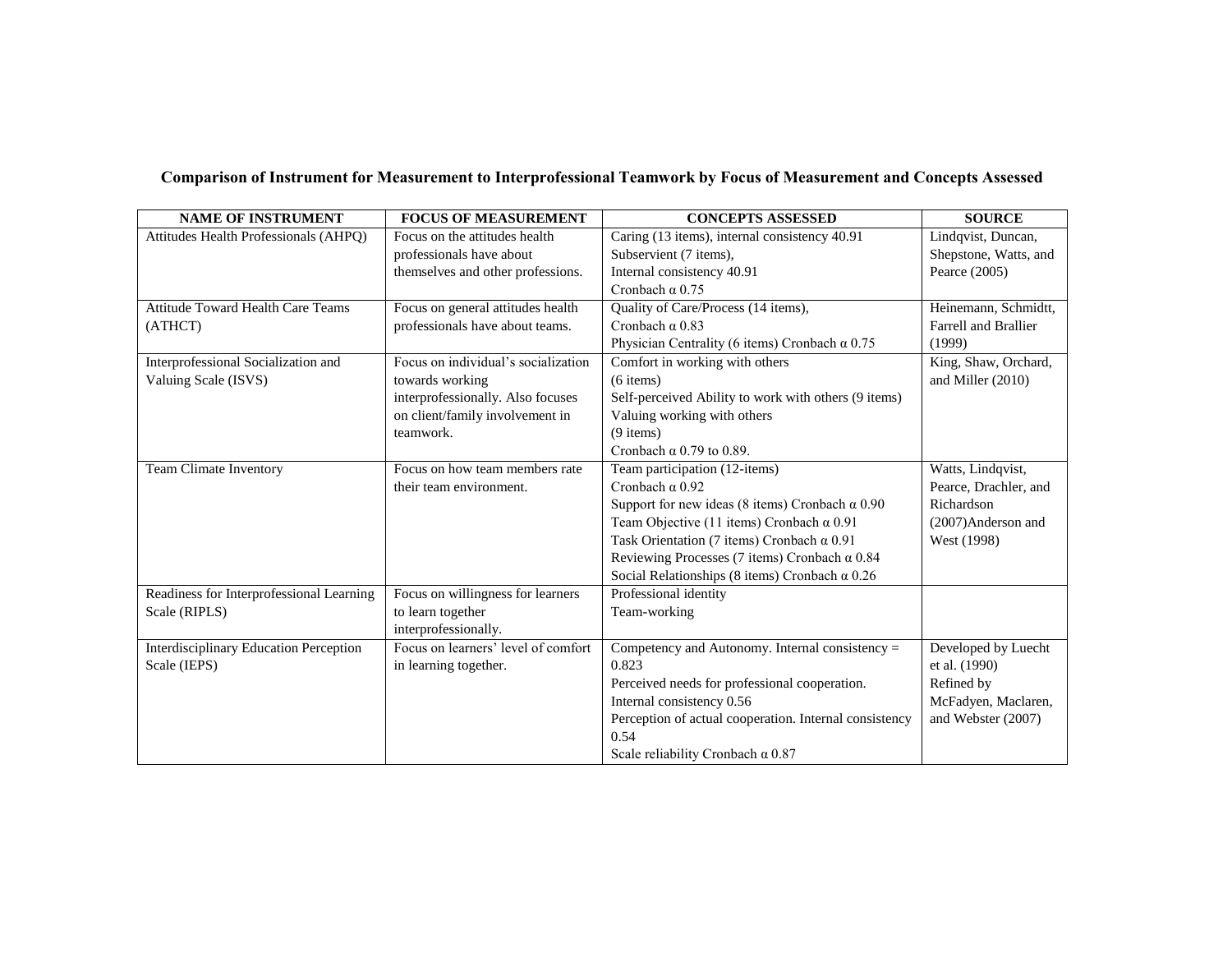| <b>NAME OF INSTRUMENT</b>            | <b>FOCUS OF MEASUREMENT</b>            | <b>CONCEPTS ASSESSED</b>                                 | <b>SOURCE</b>        |
|--------------------------------------|----------------------------------------|----------------------------------------------------------|----------------------|
| Interprofessional Praxis Audit       | Focus on organization's enactment of   | Concepts:                                                | Greenfield, Nugus,   |
| Framework (IPAF)                     | interprofessional practice.            | Context, culture, organization constructs (conduct       | Travaglia, and       |
|                                      |                                        | $-$ behavior, integration and interaction; attitudes $-$ | Braithwaite (2010)   |
|                                      |                                        | beliefs, values and philosophies; information -          |                      |
|                                      |                                        | identification, representation, and distribution)        |                      |
|                                      |                                        | Qualitative use of action research approach              |                      |
| Assessment of Interprofessional Team | Focus on how team members see their    | Partnership/shared decision making (19 items)            | Orchard, King,       |
| Collaboration Scale (AITCS)          | team collaborating with each other and | Cooperation (11 items)                                   | Khalili, and Bezzina |
|                                      | with clients and families.             | Coordination (7 items)                                   | (2012)               |
|                                      |                                        | Cronbach $\alpha$ 0.98                                   |                      |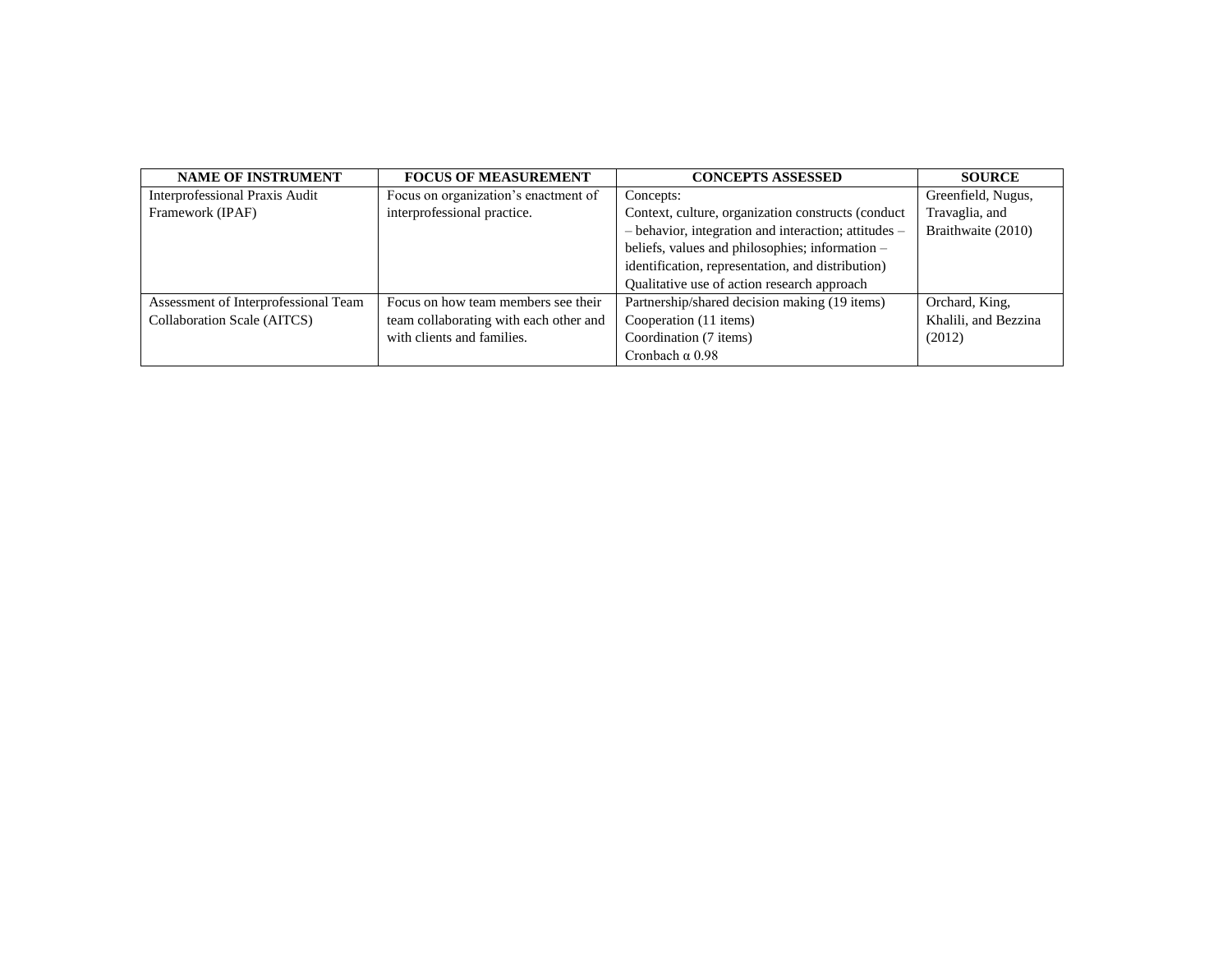Hence, team assessments must be made in concert with the realities of support for their interprofessional client-centered collaborative practice. A team that is still effective despite limited organizational support is more likely to experience more frustrations with their teamwork, especially when trying to work across units. Hence, such assessments, when made, can also be used to assist managers to advocate for changes in teamwork support at the organizational level.

# **Measurement of Team Interprofessional Client-Centered Collaborative Practice**

Organizations that have made a commitment to interprofessional client-centered collaborative practice across all service areas may choose to track changes in client care outcomes from pre- to post-change to gain a comprehensive perspective of teamwork effectiveness.

An ideal way to enact such an assessment is through the use of instruments that have undergone rigorous psychometric analyses for both their validity and reliability. A number of instruments are available for such use and are listed below.

The information provided above is not an exhaustive listing of instruments to measure collaboration in teams, but a set of instruments that have been used with practitioners in practice settings that might be of value to organizations seeking to gain an evaluation of institution-wide teamwork. It is recommended that the developers of these instruments be contacted prior to considering their use to ensure the measure will fit with the goal for this assessment.

# **CONCLUSION**

In this chapter a variety of strategies and concepts have been shared that may be used to assist the CIPE facilitator in assessing performance of practitioners and teams to enhance their collaborative teamwork as an outcome of CIPE program learning. The discussion provided a cycle from learning achieved through a CIPE program, to the conversion of this learning into transferable knowledge to a team, followed by the choice of uptake of this new knowledge into practice or not.

A number of selected approaches and concepts to assess were provided for assessment of performance at both the individual team member and team level. A discussion of the use of both process (formative) and outcomes (summative) approaches to assessment was provided and how these may be combined. A case was also made for assessing not only a team and its effectiveness, but also the support provided by organizations for collaborative teamwork. Finally, a number of instruments were shared that may be used to provide an overall assessment of collaborative teamwork across an organization.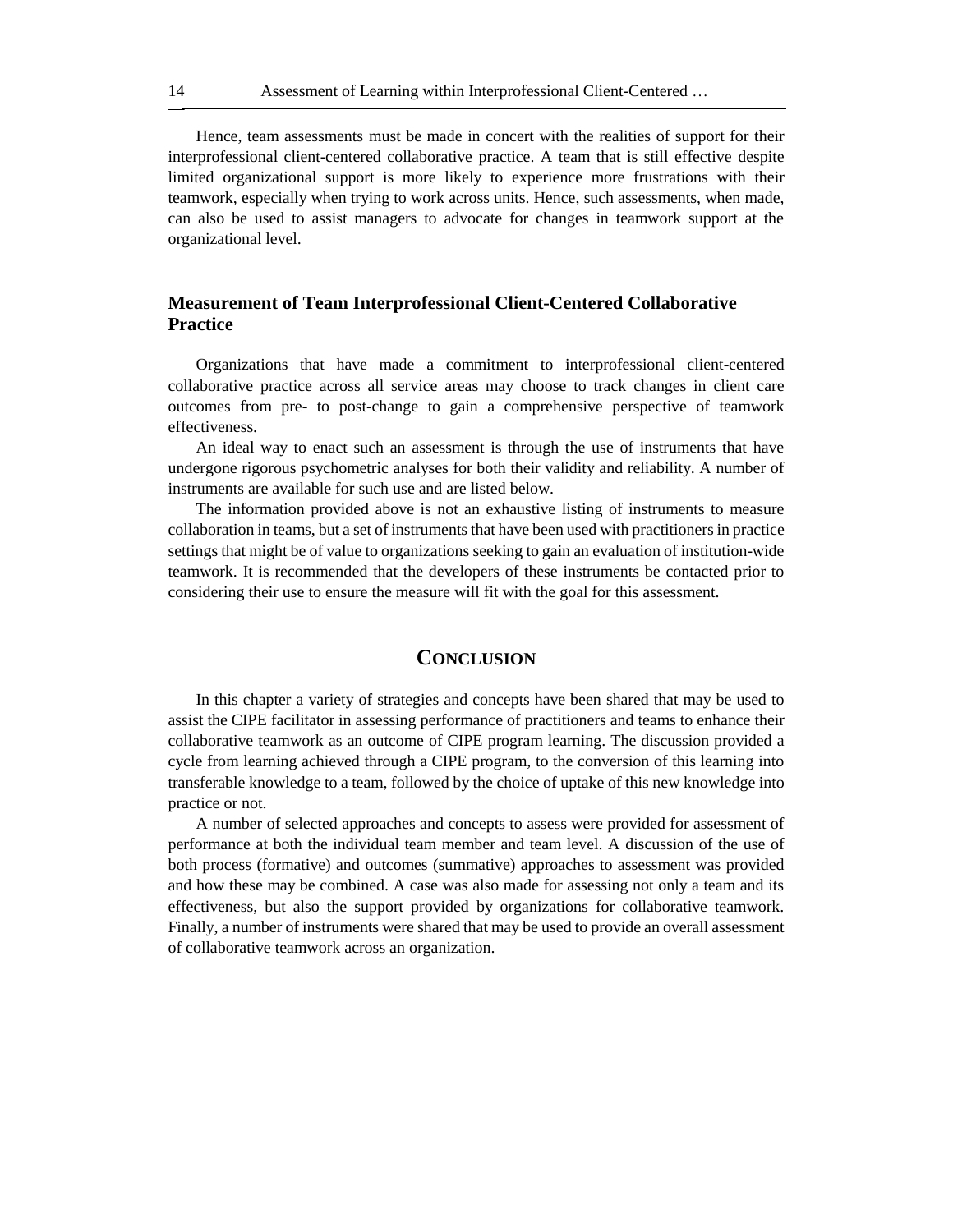#### **REFERENCES**

- Anderson, N.R., and West, M.A. (1998). Measuring climate for work group innovation: development and validation of the team climate inventory. Journal of Organizational Behavior, 19, 235-258.
- Attitudes toward Health Care Teams Scale. *Evaluation of Health Professionals*, 22(*1*), *123 142*.
- Bleakley, A. (2006). Broadening conceptions of learning in medical education: The message from teamworking. *Medical Education, 40*, 150–157. http://dx.doi.org/10.1111/j.1365- 2929.2005.02371.x.
- Boud, D. (2000). Sustainable assessment: Rethinking assessment for the learning society. *Studies in Continuing Education, 22*, 151–167. http://dx.doi.org/10.1080/713695728.
- Canadian Interprofessional Health Collaborative. (2010). *A national interprofessional competency framework.* Retrieved from http://www.cihc.ca/files/CIHC\_ IPCompetencies\_Feb1210.pdf.
- Cohen, S.G., and Bailey, D.E. (1997). What makes teams work: Group effectiveness research from the shop floor to the executive suite. *Journal of Management, 23*(3), 239-290. doi: 10.1177/014920639702300303.
- D'Amour, D., Goulet, L., Labadie, J.-F., San Martín-Rodríguez, L., and Pineault, R. (2008). A model and typology of collaboration between professionals in healthcare organizations. *BMC Health Services Research, 8,* 188–202. http://dx.doi.org/10.1186/1472-6963-8-188.
- Dowding, D., and Thompson, C. (2003). Measuring the quality of judgment and decisionmaking in nursing. *Journal of Advanced Nursing, 44*, 49–57. http://dx.doi.org/10.1046/j.1365-2648.2003.02770.x.
- Field, R., and West, M. A. (1995). Teamwork in primary health care. 2. Perspectives form practices. *Journal of Interprofessional Care, 9*, 123–130. http://dx.doi.org/10.3109/13561829509047846.
- Gittell, J. H., Godfrey, M., and Thistlethwaite, J. (2013). Interprofessional collaborative practice and relational coordination: Improving healthcare through relationships. *Journal of Interprofessional Care, 27*, 210–213. http://dx.doi.org/10.3109/13561820. 2012.730564.
- Greenfield, D., Nugus, P., Travaglia, J., and Braithwaite, J. (2010). Auditing an organization's interprofessional learning and interprofessional practice: The interprofessional praxis audit framework (IPAF). *Journal of Interprofessional Care, 24*, 436–449. http://dx.doi.org/10.3109/13561820903163801
- Heinemann, G.D., Schmidtt,M.H., Farrell, M.P., and Brallier, S.A. (1999). Development of an Interprofessional Education Collaborative. (2011). *Core competencies for interprofessional collaborative practice.* Retrieved from https://www.umassmed.edu/ Global/Office%20of%20Educational%20Affairs/IPEG/CollaborativePractice.pdf.pdf.
- Janhonen, M., and Johanson, J.-E. (2011). Role of knowledge conversion and social networks in team performance. *International Journal of Information Management 31*, 217–225. http://dx.doi.org/10.1016/j.ijinfomgt.2010.06.007.
- Jeffery, A. B., Maes, J. D., and Bratton-Jeffery, M. F. (2005). Improving team decision-making performance with collaborative modeling. *Team Performance Management: An International Journal, 11*(1/2), 40–50. http://dx.doi.org/10.1108/13527590510584311.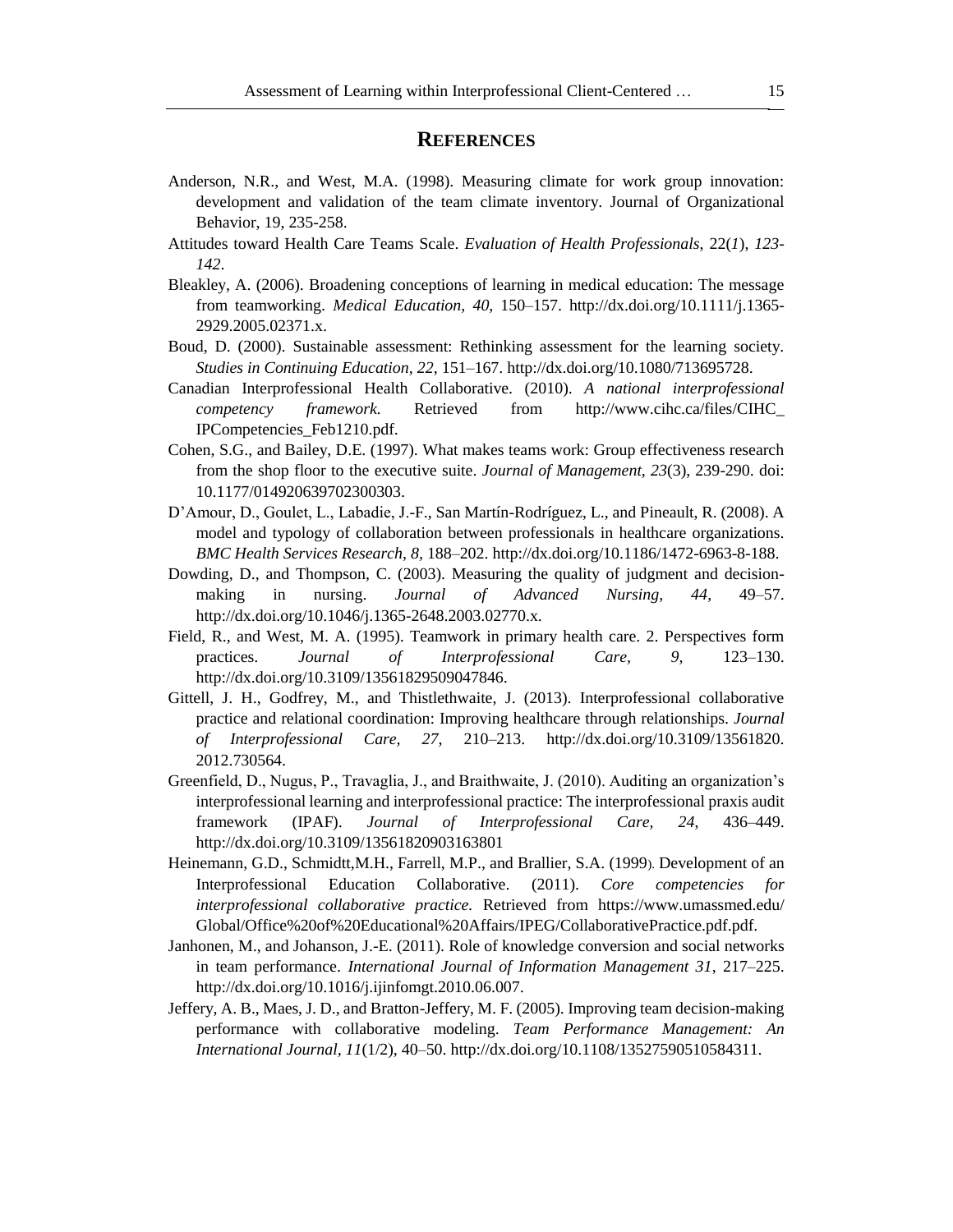- King, G., Shaw, L., and Orchard, C. A., and Miller, S. (2010). The interprofessional socialization and valuing scale: A tool for evaluating the shift toward collaborative care approaches in health care settings. *Work: Journal of Prevention, Assessment and Rehabilitation, 35*, 77–85. http://dx.doi.org/10.3233/WOR-2010-0959.
- Kvarnström, S. (2008). Difficulties in collaboration: A critical incident study of interprofessional healthcare teamwork. *Journal of Interprofessional Care, 22*, 191–203. http://dx.doi.org/10.1080/13561820701760600.
- Lamb, B. W., Wong, H. W. L., Vincent, C., Green, J. S. A., and Sevdalis, N. (2011). Teamwork and team performance in multidisciplinary cancer teams: Development and evaluation of an observational assessment tool. *BMJ Quality and Safety*, *20*, 849–856. http://dx.doi.org/10.1136/bmjqs.2010.048660.
- Lavé, J. (2009). The practice of learning. In K. Illeris (Ed.), *Contemporary theories of learning: Leaning theorists in their own words* (pp. 200–208). London, United Kingdom: Routledge.
- Légaré, F., Stacey, D., Pouliot, S., Gauvin, F.-P., Desroches, S., Kryworuchko, J., Graham, I. D. (2011). Interprofessionalism and shared decision-making in primary care: A stepwise approach towards a new model. *Journal of Interprofessional Care, 25*, 18–25. http://dx.doi.org/10.3109/13561820.2010.490502.
- Lencioni, P. (2002). *The five dysfunctions of a team: A leadership fable*. San Francisco, CA: Jossey-Bass.
- Lindqvist, S., Duncan, A., Shepstone, L., Watts, F., and Pearce, S. (2005). Development of the 'attitudes to health professionals questionnaire' (AHPQ): A measure to assess interprofessional attitudes. *Journal of Interprofessional Care, 19*(3), 269–279. http://dx.doi.org/10.1080/13561820400026071.
- Luecht R, Madsen M, Taugher M, Petterson B. (1990). Assessing professional perceptions: design and validation of an interdisciplinary education perception scale. *J Allied Health. Spring*: 181–91.
- Mathieu, J. E., Heffner, T. S., Goodwin, G. F., Salas, E., and Cannon-Bowers, J. A. (2000). The influence of shared mental models on team process and performance*. Journal of Applied Psychology, 85*, 273–283. http://dx.doi.org/10.1037/0021-9010.85.2.273.
- McFadyen, A. K., Maclaren, W. M., and Webster, V. S. (2007). The interdisciplinary education perception scale (IEPS): An alternative remodelled sub-scale structure and its reliability. *Journal of Interprofessional Care, 21*, 433–443. http://dx.doi.org/10.1080/ 13561820701352531.
- Orchard, C. A., Anderson, E., Ford, J. and Moran, M. (2015). *Framework for the Interprofessional Collaboration Judgment Assessment Tool.* Unpublished work.
- Orchard, C. A., King, G. A., Khalili, H., and Bezzina, M. B. (2012). Assessment of Interprofessional Collaborative Practice (AITCS): Development and testing of the instrument*. Journal of Continuing Education in the Health Professions, 32*, 58–67. http://dx.doi.org/10.1002/chp.21123.
- Pearson, D., and Pandya, H. (2006). Shared learning in primary care: Participants' views of the benefits of this approach. *Journal of Interprofessional Care, 20*, 302–313. http://dx.doi.org/10.1080/13561820600649672.
- Pollard, K. C. (2008). Non-formal learning and interprofessional collaboration in health and social care: The influence of the quality of staff interaction on student learning about collaborative behavior in practice placements. *Learning in Health and Social Care*, *7*, 12– 26. http://dx.doi.org/10.1111/j.1473-6861.2008.00169.x.